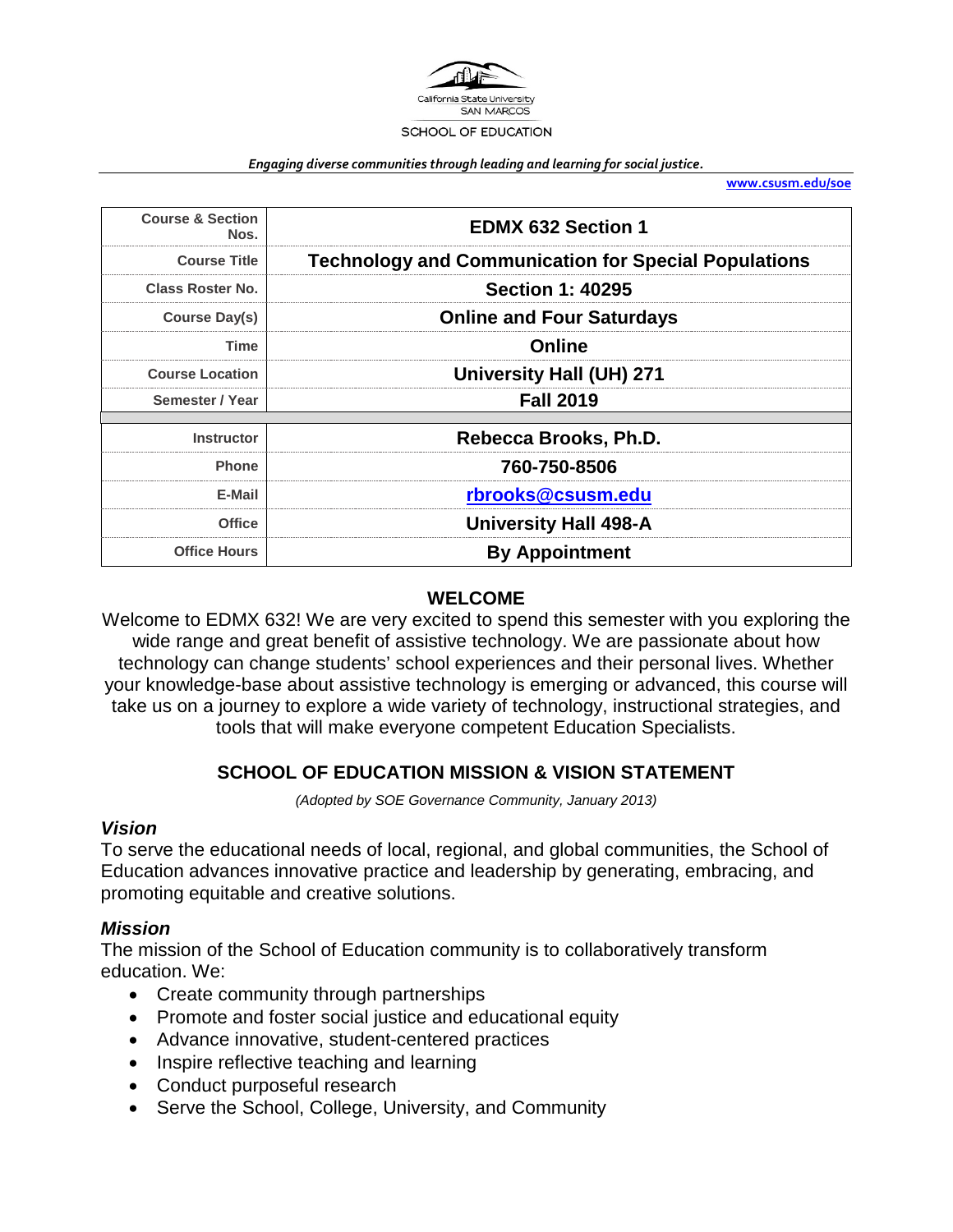# **BASIC TENETS OF OUR CONCEPTUAL FRAMEWORK**

- Student centered education
- Research and theory specific to the program field inform practice
- Connections and links between coursework and application
- Strong engagement between faculty and candidates
- Co-teaching clinical practice
- Culturally responsive pedagogy and socially just outcome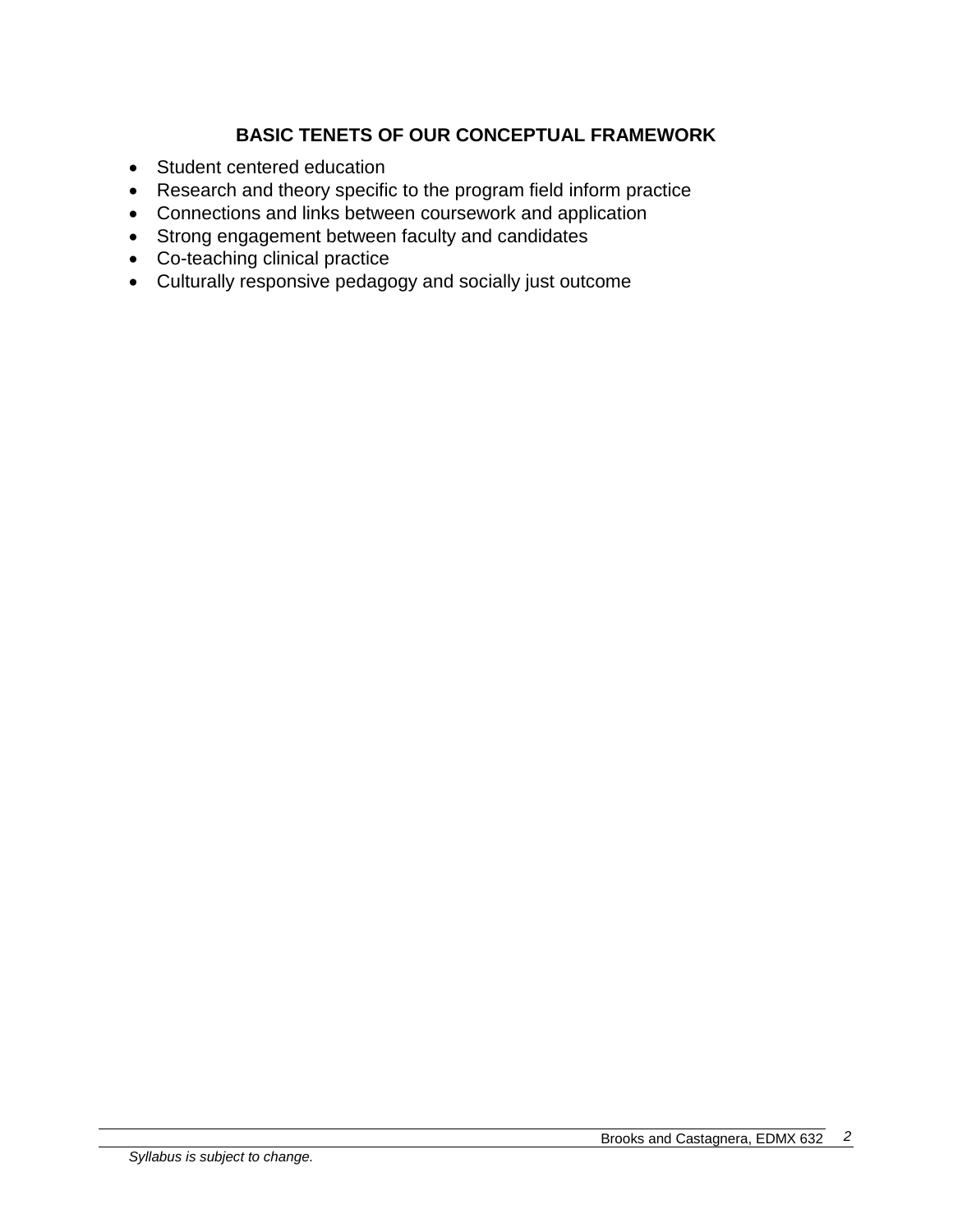# **TABLE OF CONTENTS**

| COURSE REQUIREMENTS AND GRADED COURSE COMPONENTS 12 |  |
|-----------------------------------------------------|--|
|                                                     |  |
|                                                     |  |
|                                                     |  |
|                                                     |  |
|                                                     |  |
|                                                     |  |
|                                                     |  |
|                                                     |  |
|                                                     |  |
|                                                     |  |
|                                                     |  |
|                                                     |  |
|                                                     |  |
|                                                     |  |
|                                                     |  |
|                                                     |  |
|                                                     |  |
|                                                     |  |
|                                                     |  |
|                                                     |  |
|                                                     |  |
|                                                     |  |
|                                                     |  |
|                                                     |  |
|                                                     |  |
|                                                     |  |
|                                                     |  |
|                                                     |  |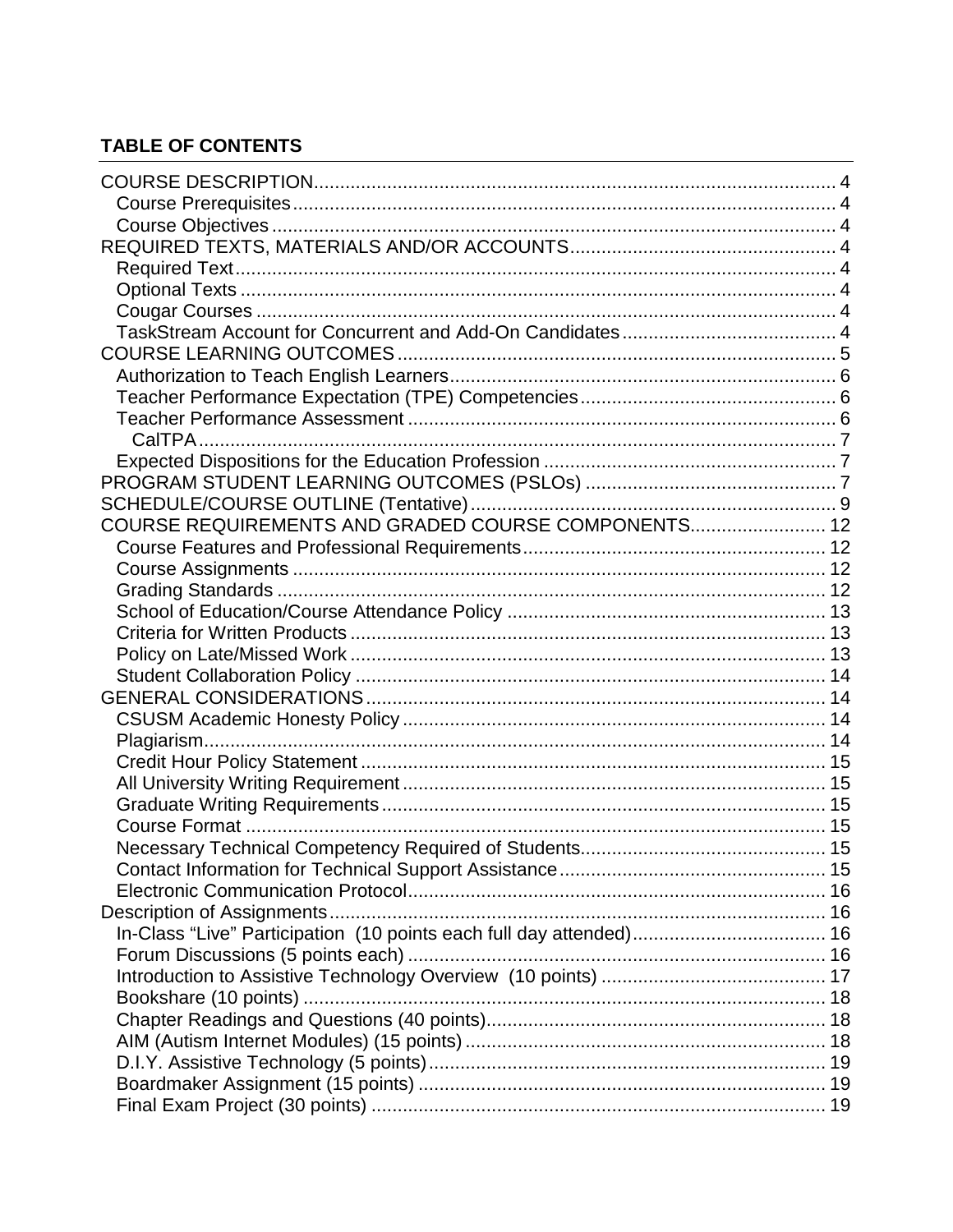### **COURSE DESCRIPTION**

Terms, trends, history, and current information bases on applications of technology and assistive and adaptive devices for working with children. Use of technologies for learners with mild, moderate, and severe disabilities for education programs in schools and agencies. Identification of interventions for effective learner communication and needed augmentative communication devices. Knowledge of system components and configuration of special and adaptive devices. Competency-based, requiring laboratory work.

### **Course Prerequisites**

For School of Education courses, admission to the program is considered a prerequisite.

### **Course Objectives**

After completion of EDMX 632, students will demonstrate competence in the following areas through successful completion of assignments and/or activities:

- the ability to research, access and use technology based on an student needs
- an understanding of the wide range of assistive technology
- skills to incorporate technology into educational settings and curriculum
- an understanding of the role technology can play in communication
- evaluating software/apps and planning for practical application in classrooms

# **REQUIRED TEXTS, MATERIALS AND/OR ACCOUNTS**

#### **Required Text**

Bouck, E.C. (2017). *Assistive technology*. Thousand Oaks, CA: Sage Publications.

### **Optional Texts**

Brown F., McDonnell, J., & Snell, M. E. (2016). *Instruction of students with severe disabilities* (8th ed.) Boston, MA: Pearson. [Also used in EDMX 627, 631, 633, 635]

Green, J. (2018). *Assistive technology in special education: Resources to support literacy, communication and learning differences* (3rd ed.). Waco, TX: Prufrock Press.

### **Cougar Courses**

The Cougar Courses site [https://cc.csusm.edu](https://cc.csusm.edu/) provides additional materials such as the syllabus, rubrics of assignments, "drop boxes" for assignment, reading materials, power points, weekly course information, etc.

### **TaskStream Account for Concurrent and Add-On Candidates**

The School of Education uses TaskStream to manage candidates' TPE, clinical practice, signature assignment, and disposition assessments. Candidates must be enrolled in TaskStream throughout the Mild/Moderate and Moderate/Severe Education Specialist program(s). Enrollment fees are paid by going to<https://login.taskstream.com/signon/> and registering for at least one year.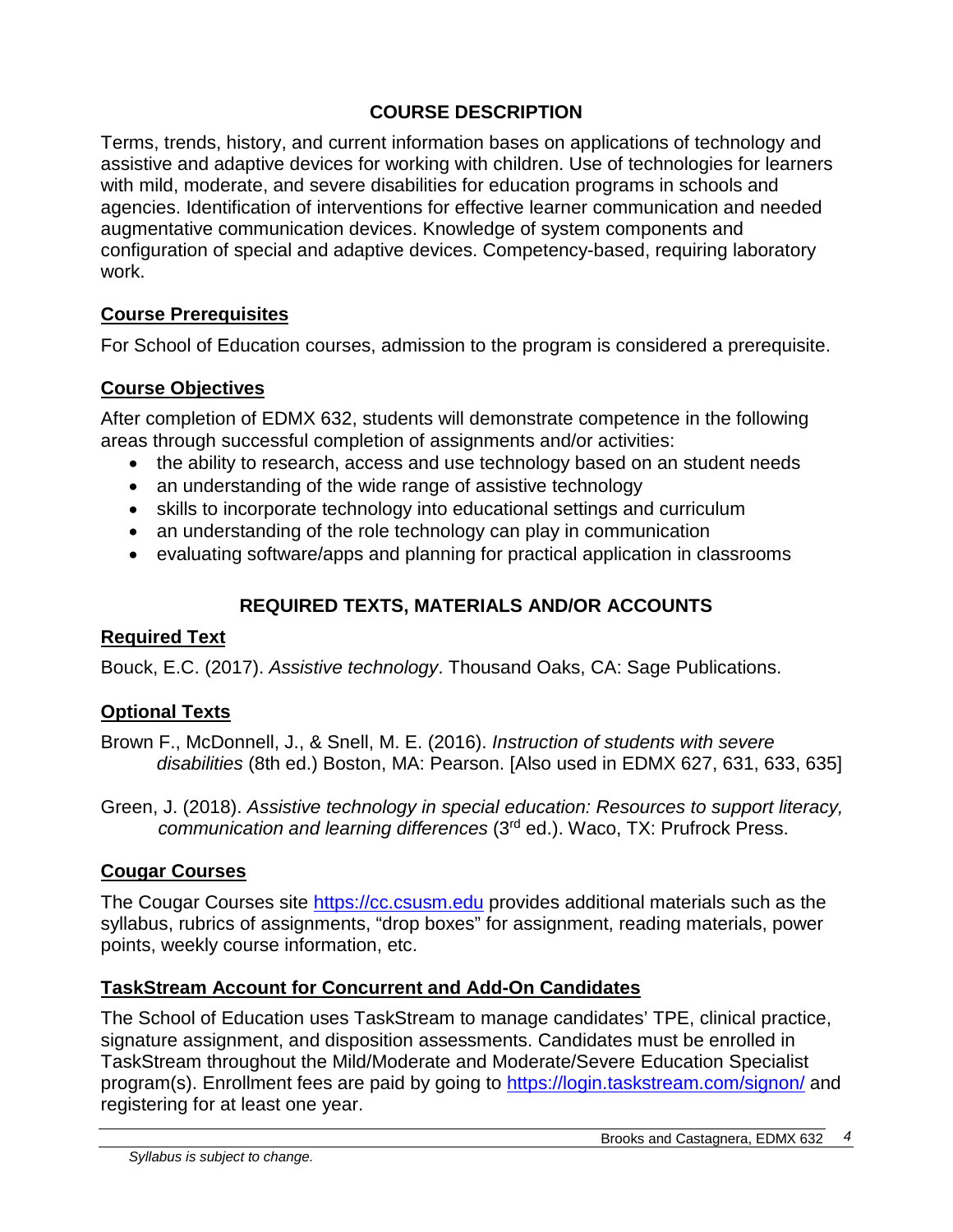**Concurrent Candidates -** After enrolling, access your specially designed Education Specialist program bucket - *Concurrent MS/ES Program 2018-2019* - by going to your home page, finding the Self-Enrollment area & clicking the *Enter Code* button. Then enter *concurrent1819* as the program code. If this is the correct program, click the *enroll* button.

**Add-On Candidates -** After enrolling, access your specially designed education specialist program bucket – *Add On Ed Specialist Credentials 2019-2020* by going to your home page, finding the self-enrollment area, & clicking the enter code button. Then enter **addon1920** as the program code. If this is the correct program, click the *enroll* button.

Candidates completing both the Mild/Moderate and Moderate/Severe credentials should enroll for **at least two years**. The Education Specialist program now will show on your TaskStream home page when you log in. Remember your enrollment name and password.

# **COURSE LEARNING OUTCOMES**

Upon completion of this course, candidates are able to demonstrate their skills and knowledge in:

- 1. Identifying terms, concepts, events and trends in the use of technology in general and special education programs.
- 2. Demonstrating an understanding of national, state and local laws, policies, standards and procedures relating to technology and learners with special learning needs.
- 3. Identifying learner characteristics and needs for the purpose of technology evaluations.
- 4. Using telecommunications, electronic databases, reference systems and networks to access and provide information in general and special education.
- 5. Identifying, selecting, and using various resources and agencies at national, state and local levels for improving the use of technology in the classroom to provide and allow for accommodations and modifications in the learning environment for individuals and groups within instruction.
- 6. Evaluating software, apps for potential usefulness including adaptations and modification to the educational environment and/or devices for improving education programs for learners.
- 7. Planning for the practical application for instructional use of computers; select, evaluate and use educational hardware and software, and design classrooms for the use of computer-assisted instruction for various groups of learners.
- 8. Planning for the use of technology that can be used to assist/enable persons with physical disabilities in accessing curriculum and their environments.
- 9. Explaining how to evaluate the effectiveness of technology applications and devices for individual learners in special education programs.
- 10.Configuring and using adaptive devices.
- 11.Using specialized software and applications such as: graphic organizing, mind mapping; comprehensive/adapted/modified learning program for students with developmental or cognitive disabilities; word prediction and voice recognition software; adapted picture communication material.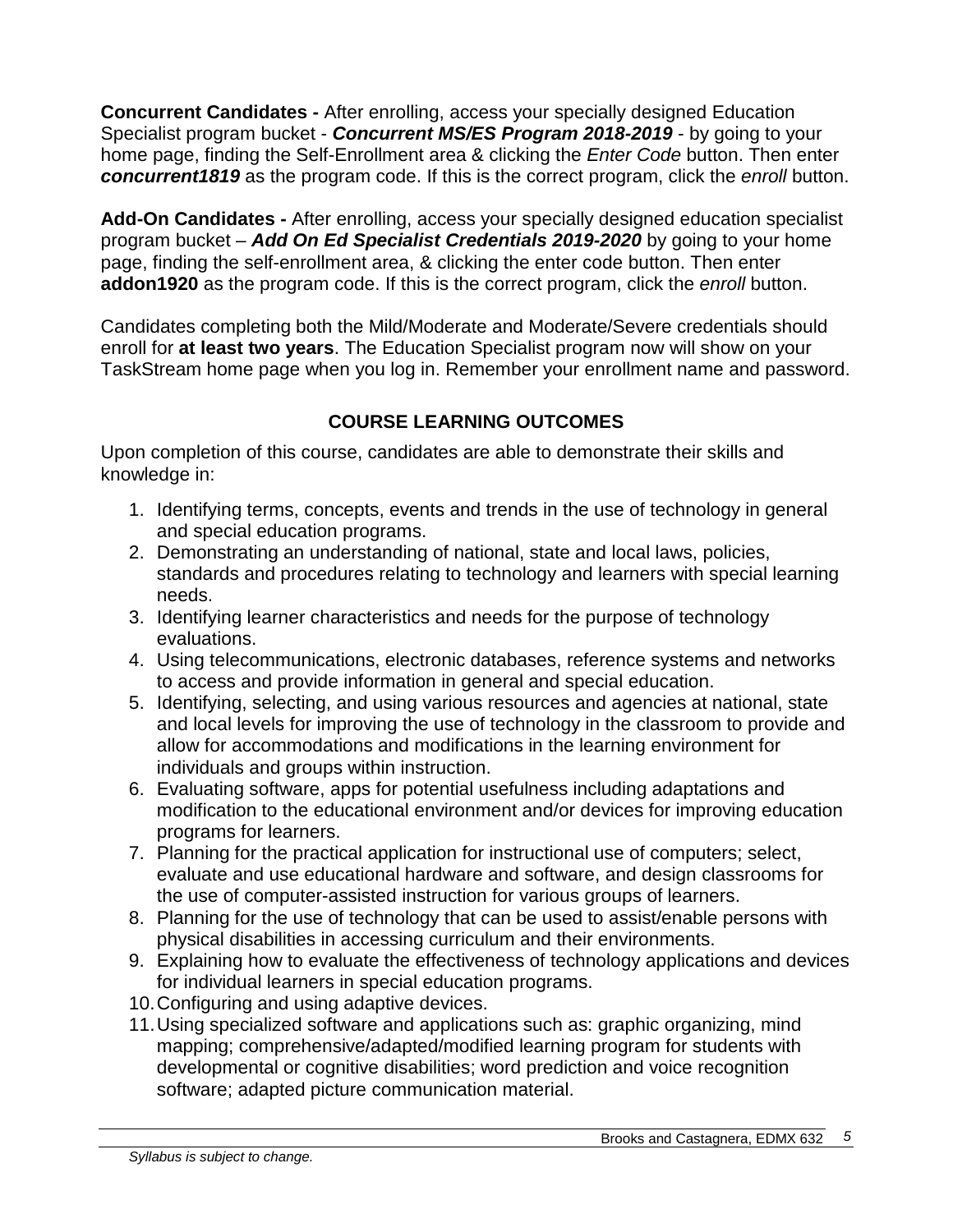### **Preliminary education specialist teaching credential standards**

*CCTC Education Specialist Standards and Levels of Competence:*

The following table indicates the CCTC Preliminary Education Specialist standards addressed by EDMX 632 and the level (i.e., knowledge, application) at which each standard is demonstrated.

Table of CCTC Education Specialist Standards and Levels of Competence

|            |     |     |                                         |  | 4 15 |  |
|------------|-----|-----|-----------------------------------------|--|------|--|
| <b>K/A</b> | K/A | K/A | K/A   K/A   K/A   K/A   K/A   K/A   K/A |  |      |  |

# **Key to Table Standards and Areas of Certification:**

- M/M/S 2 Professional, legal and ethical practices
- M/M/S 3 Educating diverse learners with disabilities
- M/M/S 6 Using educational and assistive technology
- M/M 1 Characteristics of students with mild/moderate disabilities
- M/S 1 Characteristics of students with mild/moderate disabilities
- M/S 2 Communication Skills
- M/S 3 Developing social interaction skills and facilitating social context<br>M/S 4 Assessment, program planning and instruction
- Assessment, program planning and instruction
- M/S 5 Movement, mobility, sensory and specialized health care
- M/S 8 Augmentative and alternative communication

**M/M/S** = Program Standards for both Preliminary Mild/Moderate and Moderate/Severe Disability Education Specialist credentials

### **Authorization to Teach English Learners**

This credential program has been specifically designed to prepare teachers for the diversity of languages often encountered in California public school classrooms. The authorization to teach English learners is met through the infusion of content and experiences within the credential program, as well as additional coursework. Candidates successfully completing this program receive a credential with authorization to teach English learners. *(Approved by CCTC in SB 2042 Program Standards, August 02)*

### **Teacher Performance Expectation (TPE) Competencies**

The course objectives, assignments, and assessments have been aligned with the CTC standards for Education Specialist Credential. This course is designed to help teachers seeking a California teaching credential to develop the skills, knowledge, and attitudes necessary to assist schools and district in implementing effective programs for all students. The successful candidate will be able to merge theory and practice in order to realize a comprehensive and extensive educational program for all students.

# **Teacher Performance Assessment**

Beginning July 1, 2008 all California credential candidates must successfully complete a state-approved Teacher Performance Assessment (TPA), as part of the credential program of preparation. The CSUSM credential programs are using the CalTPA (California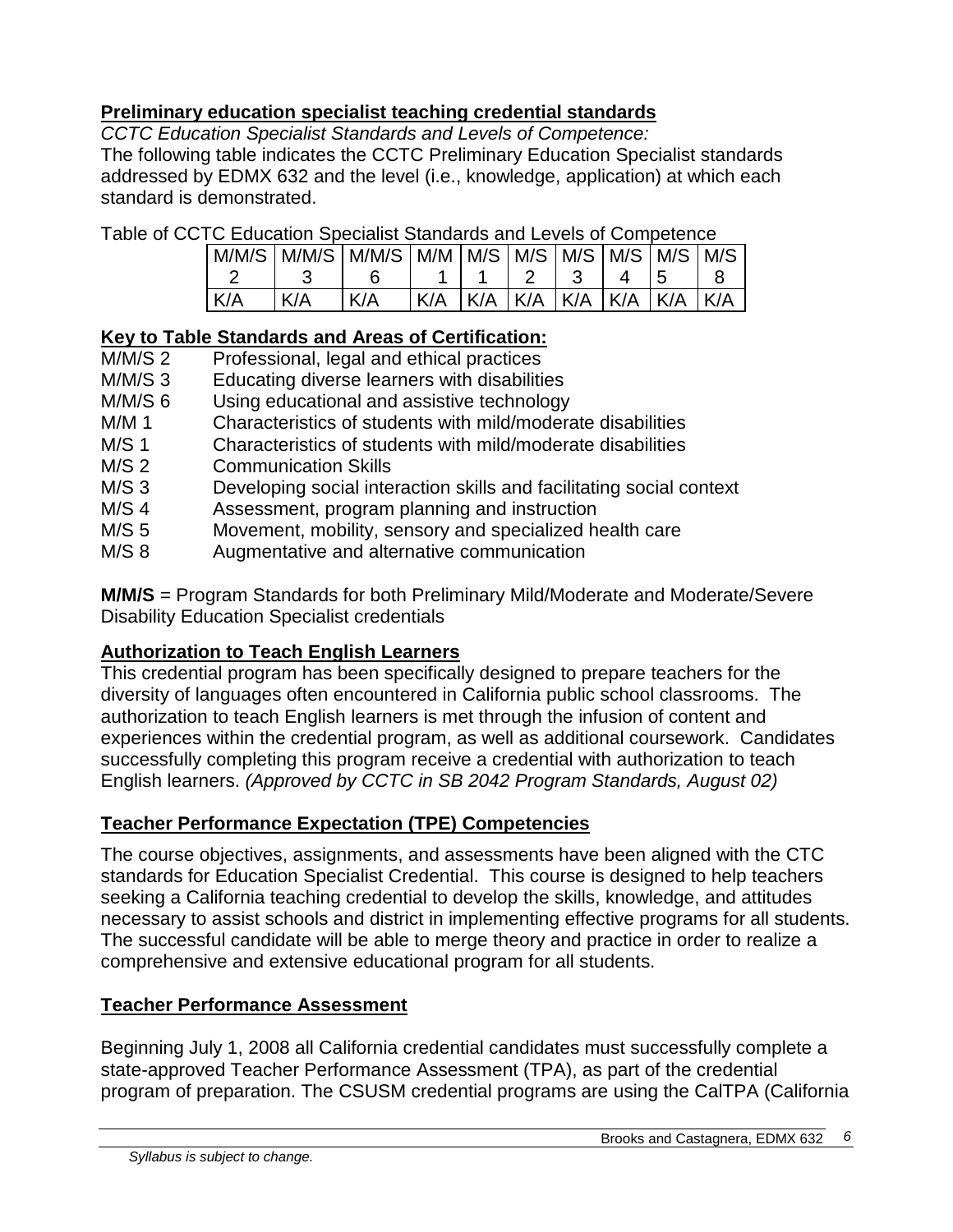Teacher Performance Assessment). Multiple and/or single subject California credential candidates must successfully complete the state-approved CalTPA.

# **CalTPA**

To assist with your successful completion of the CalTPA, a series of informational seminars are offered over the course of the program. TPA related questions and logistical concerns are to be addressed during the seminars. Your attendance to TPA seminars will greatly contribute to your success on the assessment. The CalTPA Candidate Handbook, TPA seminar schedule, and other TPA support materials may be found on this website: <http://www.ctcpa.nesinc.com/Home.aspx>

Additionally, to support your success in your credential program and with TPA, SOE classes use common pedagogical language, lesson/unit plans and designs.

# **Expected Dispositions for the Education Profession**

Education is a profession that has, at its core, certain dispositional attributes that must be acquired and developed. Teaching and working with learners of all ages requires not only specific content knowledge and pedagogical skills, but positive attitudes about multiple dimensions of the profession. The School of Education has identified six dispositions that must be evident in teacher candidates: social justice and equity, collaboration, critical thinking, professional ethics, reflective teaching and learning, and life-long learning. These dispositions have observable actions that will be assessed throughout the preparation program. For each dispositional element, there are three levels of performance *unacceptable*, *initial target*, and *advanced target*. The description and rubric for the three levels of performance offer measurable behaviors and examples.

The assessment is designed to provide candidates with ongoing feedback for their growth in professional dispositions and includes a self-assessment by the candidate. The dispositions and rubric are presented, explained and assessed in one or more designated courses in each program as well as in clinical practice. Based upon assessment feedback candidates will compose a reflection that becomes part of the candidate's Teaching Performance Expectation portfolio. Candidates are expected to meet the level of *initial target* during the program. Please find the Education Specialist Profession Dispositions in the Special Education Programs Clinical Practice webpage at the following URL: <http://www.csusm.edu/soe/credential/specialeducation/clinicalpractice.html>

#### **PROGRAM STUDENT LEARNING OUTCOMES (PSLOs) Preliminary Mild/Moderate and Moderate/Severe Education Specialist Program**

Upon successful program completion, Preliminary Education Specialist teacher candidates will demonstrate proficiencies in:

1. Applying current disability-related federal and state laws, procedures, and ethics pertaining to special education referral and eligibility and Individual Education Program plan development, monitoring, and implementation.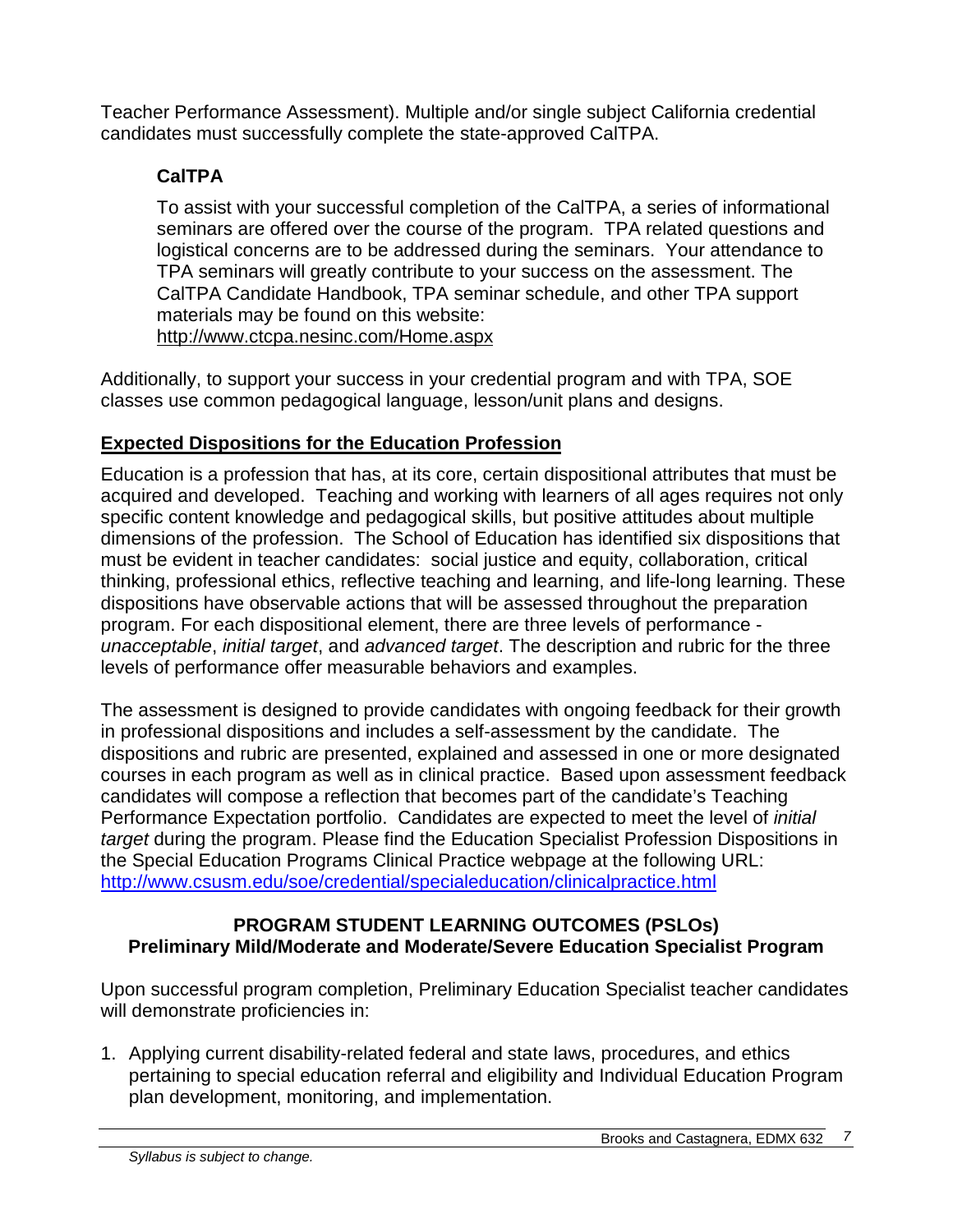- 2. Using various formal and informal assessment data from multiple sources to a) develop IEP goals based upon individual students' assessed needs and b) monitor student progress toward IEP goal achievement.
- 3. Using knowledge of the characteristics of various disabilities and their effects on learning, skill development, and behavior to develop and deliver appropriate instruction to advance student progress toward IEP goal attainment and meaningful participation and progress in the curriculum.
- 4. Differentiating instruction through a) knowledge and application of a variety of instructional and positive behavior support methodologies and b) use of technology inclusive of augmentative and alternative communication systems, applications, and devices.
- 5. Collaborating, coordinating, consulting, and co-teaching effectively with general educators, special education and related service providers, paraeducators, students' families and community agency personnel to maximize communication and instructional quality.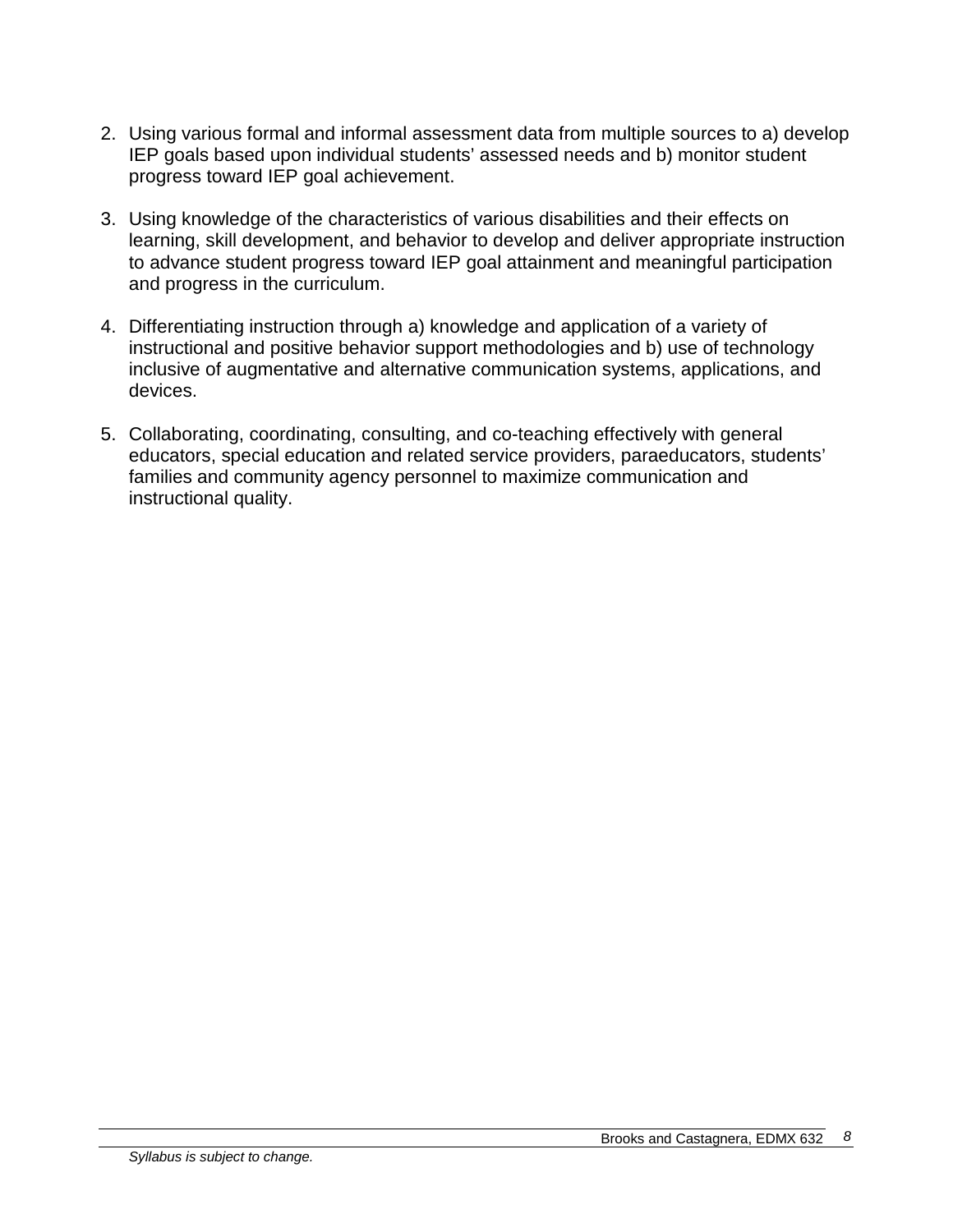# **SCHEDULE/COURSE OUTLINE (TENTATIVE)**

| <b>Class/Week</b>                                                              | <b>Topics</b>                                                                                                                                                                                                              | <b>ALL Assignments Due</b><br>Saturday of each week by Midnight                                                                                                                                                                                                                                                                                                                                                                                                                    |
|--------------------------------------------------------------------------------|----------------------------------------------------------------------------------------------------------------------------------------------------------------------------------------------------------------------------|------------------------------------------------------------------------------------------------------------------------------------------------------------------------------------------------------------------------------------------------------------------------------------------------------------------------------------------------------------------------------------------------------------------------------------------------------------------------------------|
| Class #1<br>August 26th                                                        | <b>Assistive Technology</b><br>Overview                                                                                                                                                                                    | Complete Iris Module: Assistive Technology Overview<br>https://iris.peabody.vanderbilt.edu/module/at/<br>Submit on Cougar Courses a Microsoft Word<br>$\bullet$<br>Document of your response to the questions on<br>the Assessment Page of the Iris Module.<br>Participate in Forum Discussion on Cougar Courses<br>Getting to Know You!                                                                                                                                           |
| Class #2<br>Week of<br>September 2 <sup>nd</sup>                               | <b>Accessible Print</b>                                                                                                                                                                                                    | Complete Iris Module: Bookshare<br>http://iris.peabody.vanderbilt.edu/module/bs/cresource/<br>content<br>Submit on Cougar Courses a Microsoft Word<br>$\bullet$<br>Document of your response to the questions on<br>the Assessment Page of the Iris Module.<br>Read Chapter 8 Assistive Technology as Instructional<br>Aides<br>Submit on Cougar Courses Discussion<br>$\bullet$<br>Questions #1-4<br>Participate in Forum Discussion on Cougar Courses -<br><b>Learning Tools</b> |
| Class #3<br>and Class #4<br><b>LIVE CLASS</b><br><b>Saturday</b><br>Sept. 14th | <b>Course Overview</b><br><b>Introduction to Assistive</b><br>Technology (AT)<br><b>Mandated Considerations -</b><br>Professional, Legal, and<br><b>Ethical Practices</b><br><b>AT Evaluations</b><br>Introduction to Apps | Read Ch. 1 Assistive Technology Background<br>Complete Discussion Questions #1, 5, 6 and<br>$\bullet$<br>bring to class printed<br>Read Ch. 2 Assistive Technology Frameworks<br>Complete Extension Activity #2 Disability-led<br>Innovations for the Masses and provide a<br>written response on your reflection of the<br>provided prompt.<br>****(Bring lunch/snacks)***                                                                                                        |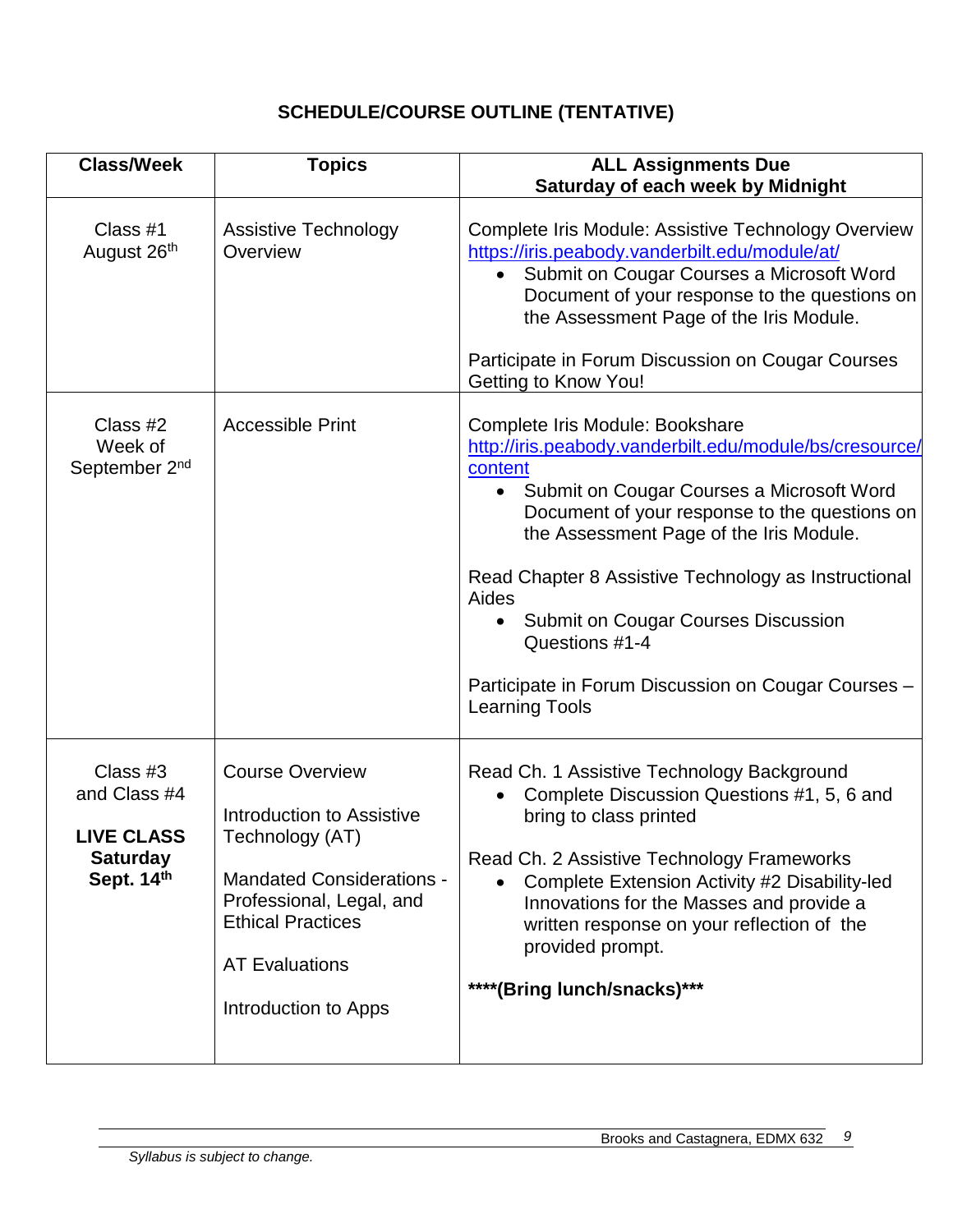| <b>Class/Week</b>                                                                  | <b>Topics</b>                                                                                                          | <b>ALL Assignments Due</b><br><b>Saturday of each week by Midnight</b>                                                                                                                                                                                                                            |
|------------------------------------------------------------------------------------|------------------------------------------------------------------------------------------------------------------------|---------------------------------------------------------------------------------------------------------------------------------------------------------------------------------------------------------------------------------------------------------------------------------------------------|
| Class #5<br>Week of<br>September 16th                                              | AT for Communication                                                                                                   | Read Ch. 3 Assistive Technology for Communication<br><b>Submit on Cougar Courses Discussion</b><br>Questions #1 & 3<br>Participate in Forum Discussion on Cougar Courses -<br>How an App Gave My Daughter a Voice<br>Optional Reading: Brown Ch.12 Teaching<br>Communication Skills pages 404-412 |
| Class #6<br>Week of<br>September 23th                                              | Video Modeling<br>Picture Exchange<br><b>Communication System</b><br><b>Speech Generating</b><br><b>Devices</b>        | Complete assigned Autism Internet Modules (AIM)<br>Submit on Cougar Courses one paper with<br><b>THREE</b> reflections.<br>Participate in Forum Discussion on Cougar Courses -<br>How My Mind Came Back to Life                                                                                   |
| Class #7<br>And Class #8<br><b>LIVE CLASS</b><br><b>Saturday</b><br>October 5th    | Greg Hoffman (co-teacher)<br><b>Boardmaker</b><br>Video Modeling                                                       | ****(Bring lunch/snacks)***                                                                                                                                                                                                                                                                       |
| Class #9<br>Week of<br>October 7 <sup>th</sup>                                     | <b>Boardmaker</b>                                                                                                      | Complete Boardmaker Assignment<br>Participate in Forum Discussion on Cougar Courses -<br>Sam Burns                                                                                                                                                                                                |
| Class #10<br>And Class #11<br><b>LIVE CLASS</b><br><b>Saturday</b><br>October 19th | <b>AT in ACTION:</b><br>Co-Teachers:<br><b>David Smith</b><br>Jesus Montoya<br>Yonan & Kevin (high<br>school students) | Read Ch. 4 Assistive Technology for Mobility and<br>Positioning<br>Complete Questions #1 & 3 and bring to class<br>printed<br>****(Bring lunch/snacks)***                                                                                                                                         |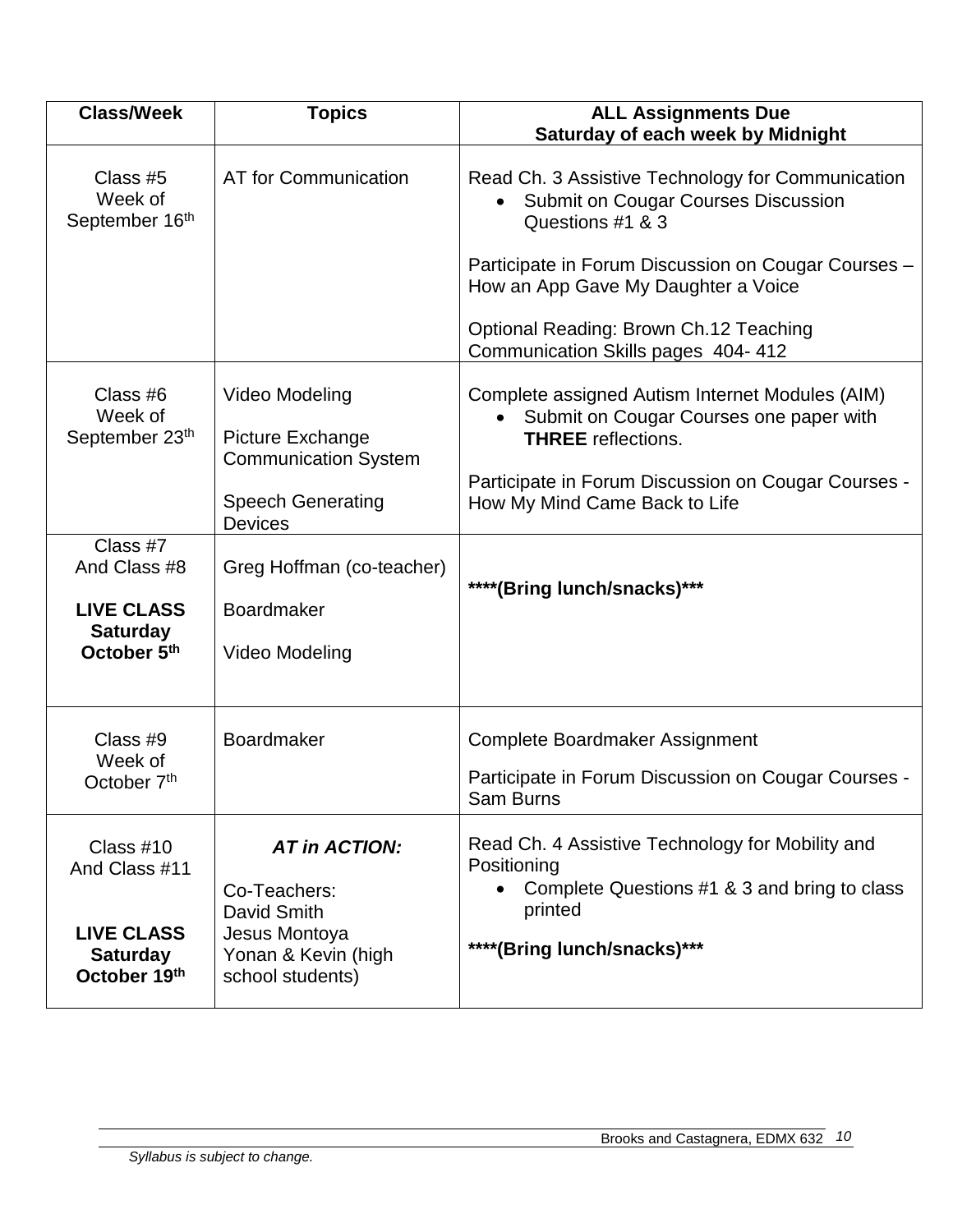| <b>Class/Week</b>                                    | <b>Topics</b>                                       | <b>ALL Assignments Due</b><br>Saturday of each week by Midnight                                                                                                |
|------------------------------------------------------|-----------------------------------------------------|----------------------------------------------------------------------------------------------------------------------------------------------------------------|
| Class $#12$<br>Week of<br>October 21 <sup>st</sup>   | <b>Digital Graphic Organizers</b>                   | Ch. 6 Assistive Technology for Vision and Hearing<br><b>Submit on Cougar Courses Discussion</b><br>Questions #1 & 2<br>Read Assigned Article on Cougar Courses |
|                                                      |                                                     | Participate in Forum Discussion on Cougar Courses -<br><b>Graphic Organizers</b>                                                                               |
|                                                      |                                                     | Recommended reading: Chapter 7 Assistive<br>Technology to Support Behavior and Organization                                                                    |
| Class $#13$<br>Week of<br>October 28th               | <b>Enhancing Independence</b><br>and Transition     | Read Ch. 9 Assistive Technology to Enhance<br>Independence and Transition<br><b>Submit on Cougar Courses Discussion</b><br>$\bullet$<br>Questions #1-3         |
|                                                      |                                                     | Research a D.I.Y. assistive technology device                                                                                                                  |
|                                                      |                                                     | Participate in Forum Discussion on Cougar Courses -<br>Not Impossible                                                                                          |
| Class #14 & 15                                       | D.I.Y. AT device                                    | Read Ch. 5 Assistive Technology for Computer<br>Access and answer Discussion Question #5 and                                                                   |
| <b>LIVE CLASS</b><br><b>Saturday</b><br>November 9th | Read & Write for Google<br>Co-Teacher: Greg Crisolo | bring to class printed                                                                                                                                         |
|                                                      | In-Class Final Exam<br>Project                      | ****(Bring lunch/snacks)***                                                                                                                                    |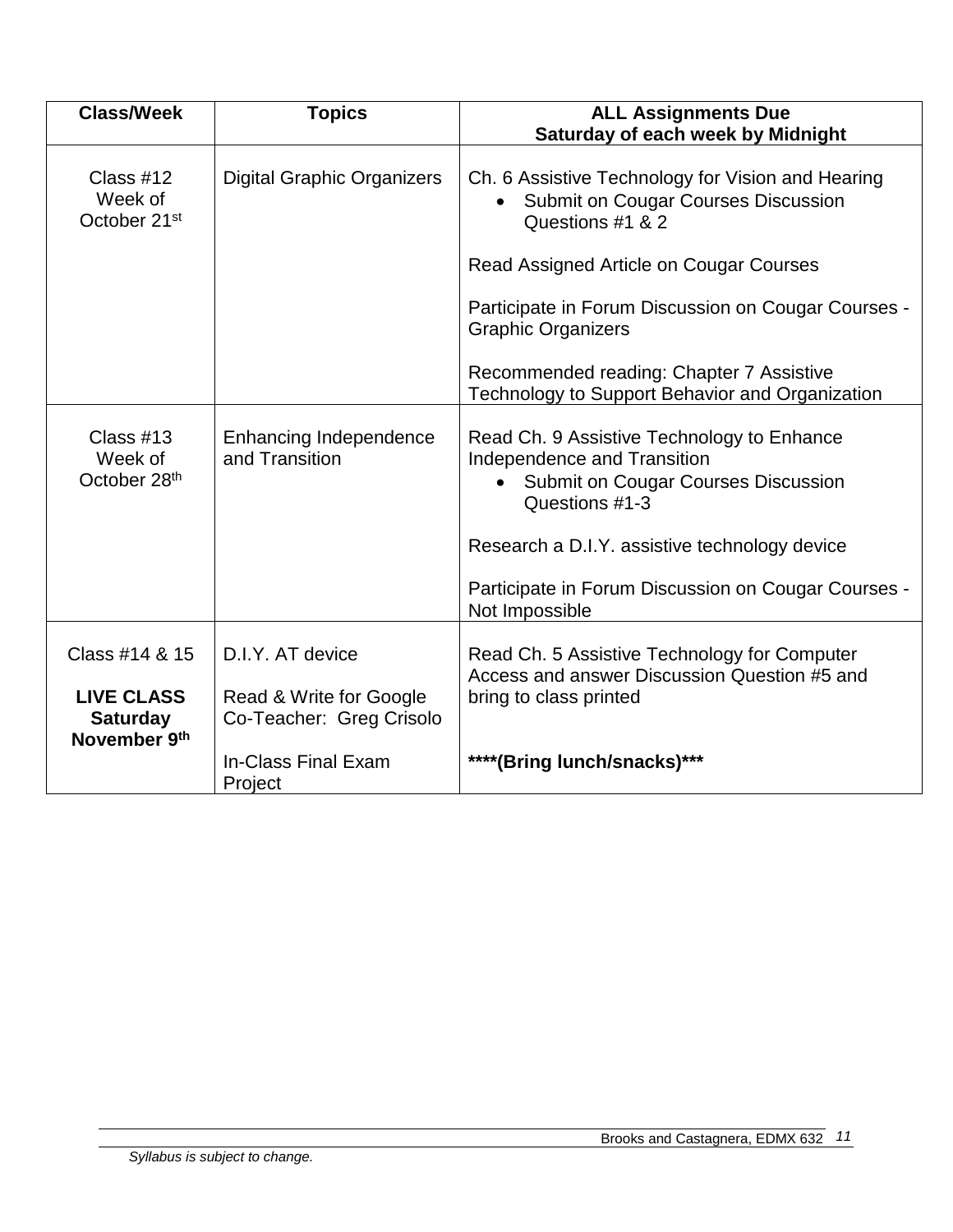#### **COURSE REQUIREMENTS AND GRADED COURSE COMPONENTS**

#### **Course Features and Professional Requirements**

- 1. **Person-First Language.** "Person-first" language (e.g., "Student with Down syndrome" rather than "Down syndrome student") must be used throughout all written and oral assignments and discussions.
- 2. **Cougar Courses Use and Class Preparation.** Examine the course on the Cougar Courses website at least twice weekly for messages and newly posted materials and resources. Download materials needed for each class *prior* to class and bring to class all required resources.
- 3. **Written Work.** Word-process and keep electronic copies of all written work. You will want these for your records and use as professional portfolio entries.
- 4. **Timeliness.** Complete and submit all assignments on the due dates for full credit. If you have extraordinary circumstances that impact completion of your assignments or have questions or concerns, please contact the instructor(s) immediately.
- 5. **Participation.** Participate actively in class discussions and group activities and demonstrate positive interpersonal skills with classmates, the instructors, and guests.
- 6. **Peer Buddy.** Select at least two class "buddies" ensure you receive handouts and information if you miss class.

#### **Course Assignments**

| Face-to-Face Class Participation     | (40 points – 10 points each Saturday class) |
|--------------------------------------|---------------------------------------------|
| <b>Forum Discussions</b>             | $(35$ points $-5$ points each forum)        |
| <b>Assistive Technology Overview</b> | $(10$ points)                               |
| <b>Bookshare</b>                     | (10 points)                                 |
| <b>Chapter Assignments</b>           | $(40$ points $-5$ points each chapter)      |
| <b>AIM Assignment</b>                | $(15$ points)                               |
| D.I.Y Assistive Technology Device    | (5 points)                                  |
| Boardmaker Assignment                | $(15$ points)                               |
| <b>Final Project</b>                 | (30 points)                                 |
|                                      |                                             |

#### **Total Maximum Points: 200 points**

#### **Grading Standards**

Grades for assignments will be posted on Cougar Courses as they completed throughout the semester.

|          |          | A: 100 - 93 A-: 92 - 90% B+: 89 - 87% B: 86 - 83% B-: 82 - 80% C+: 79 - 78% |           |           |         |
|----------|----------|-----------------------------------------------------------------------------|-----------|-----------|---------|
| 200 -185 | 184 -179 | 178 - 173                                                                   | 172 – 165 | 164 - 159 | 158-156 |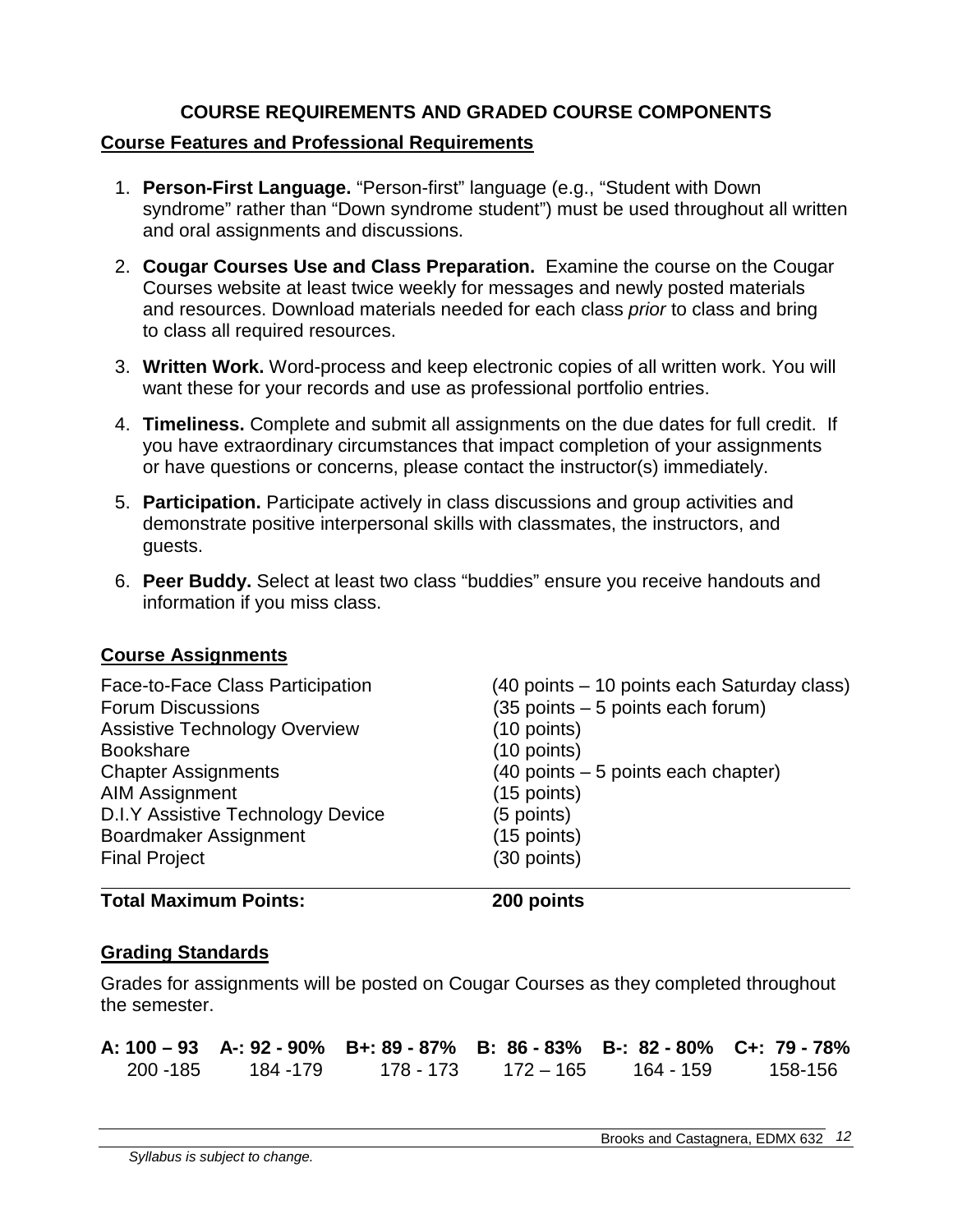**NOTE:** The minimum acceptable grade for a course in the professional education credential sequence is C+. A "B" average must be maintained for continuation in the program.

# **School of Education/Course Attendance Policy**

Due to the dynamic and interactive nature of courses in the School of Education, all candidates (course participants) are expected to attend all classes and participate actively. At a minimum, candidates (course participants) must attend more than 80% of class time, or s/he may not receive a passing grade for the course at the discretion of the instructor. Individual instructors may adopt more stringent attendance requirements. Should the candidate (course participants) have extenuating circumstances, s/he should contact the instructor as soon as possible. *(Adopted by the COE Governance Community, December, 1997).*

You may **not miss more than 2 class meetings** in order to pass this class.

Attendance in class meetings are considered as follows:

- **For live class meetings:** each live class is worth 2 class meetings.
- **For online class meetings:** each weekly online class is worth 1 class meeting and your participation is counted by your participation in online forum discussions. If there is not a forum discussion that work, your weekly participation is counted by your submission of an assignment.

**Points will be deducted** for arriving **15 or more minutes late** to live classes. Points may be deducted for lack of participation in class.

### **Criteria for Written Products**

- The content of each assigned reading is clearly referred to in the document.
- Higher order thinking skills that go beyond reiteration of content (e.g., application, analysis, synthesis, evaluation of content) are clearly demonstrated.
- Spelling, grammar, and mechanical aspects of writing are accurate.
- **Thoughts are well organized; section headings are provided as needed.**
- **The document is word-processed.**
- The document is submitted on or before the date due.

### **Policy on Late/Missed Work**

All assignments are expected to be completed by the assigned due date. If you have extraordinary circumstances that impact completion of your assignments or have questions or concerns, please contact the instructor(s) immediately. Acceptance of late work will be at the professor's discretion and will only be allowed if the student has contacted the professor prior to the original due date. All late assignments will receive a **20% deduction** in point value and will only be accepted with two weeks of due date.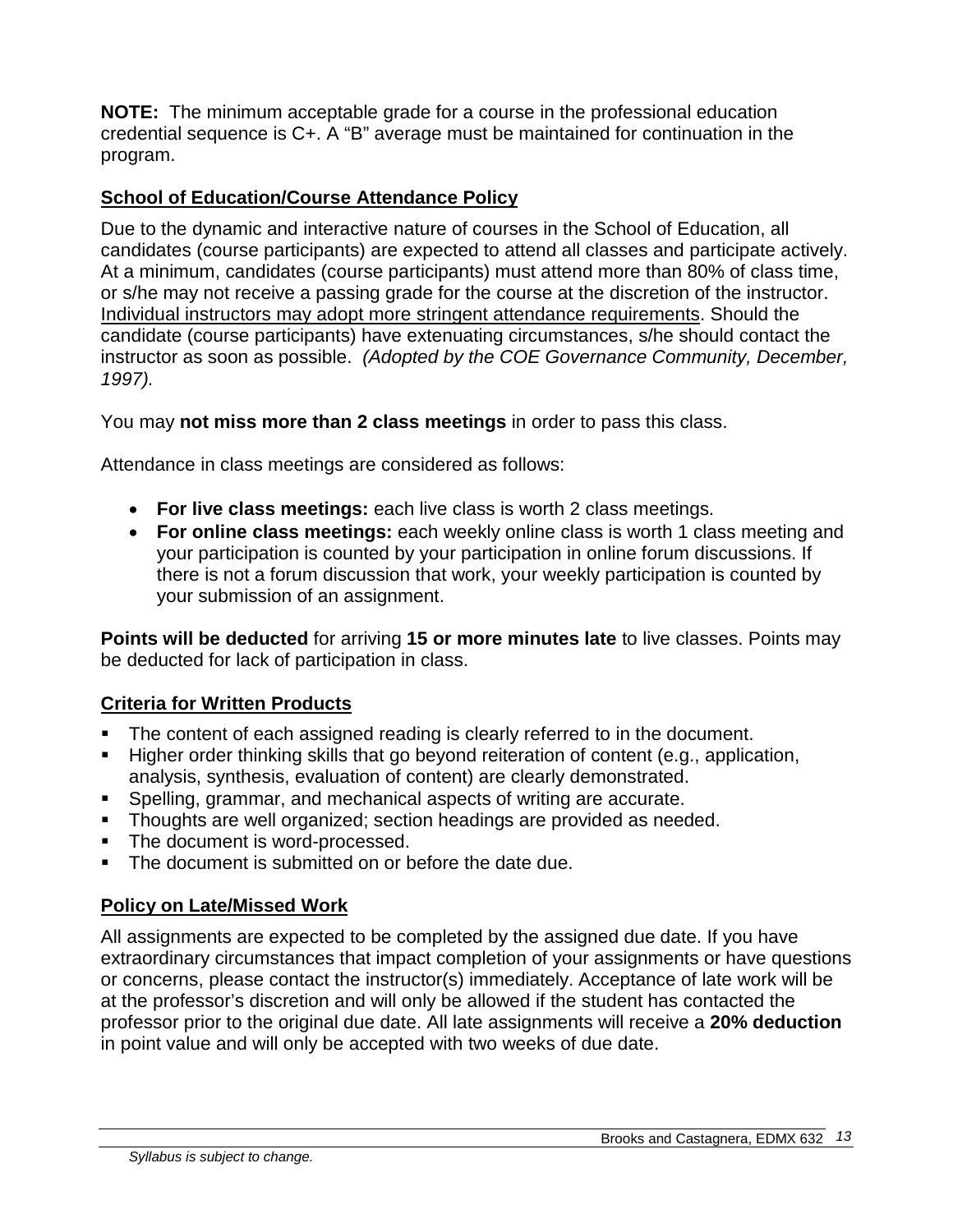# **Student Collaboration Policy**

Students are to complete work individually and independently unless there is an agreement prior to the submission of the assignment with the course instructor(s) or if the work is assigned as a collaborative group assignment/activity.

### **GENERAL CONSIDERATIONS**

### **CSUSM Academic Honesty Policy**

Students will be expected to adhere to standards of academic honesty and integrity, as outlined in the Student Academic Honesty Policy. All assignments must be original work, clear and error-free. All ideas/material that are borrowed from other sources must have appropriate references to the original sources. Any quoted material should give credit to the source and be punctuated accordingly.

Academic Honesty and Integrity: Students are responsible for honest completion and representation of their work. Your course catalog details the ethical standards and penalties for infractions. There will be zero tolerance for infractions. If you believe there has been an infraction by someone in the class, please bring it to the instructor's attention. The instructor reserves the right to discipline any student for academic dishonesty, in accordance with the general rules and regulations of the university. Disciplinary action may include the lowering of grades and/or the assignment of a failing grade for an exam, assignment, or the class as a whole.

Incidents of Academic Dishonesty will be reported to the Dean of Students. Sanctions at the University level may include suspension or expulsion from the University.

Refer to the full Academic Honesty Policy at: [http://www.csusm.edu/policies/active/documents/Academic\\_Honesty\\_Policy.html](http://www.csusm.edu/policies/active/documents/Academic_Honesty_Policy.html)

# **Plagiarism**

As an educator, it is expected that each candidate (course participant) will do his/her own work, and contribute equally to group projects and processes. Plagiarism or cheating is unacceptable under any circumstances. If you are in doubt about whether your work is paraphrased or plagiarized see the Plagiarism Prevention for Students website [http://library.csusm.edu/plagiarism/index.html.](http://library.csusm.edu/plagiarism/index.html) If there are questions about academic honesty, please consult the University catalog.

### **Students with Disabilities Requiring Reasonable Accommodations**

Students with disabilities who require reasonable accommodations must seek approval for services by providing appropriate and recent documentation to the Office of Disability Support Services (DSS). This office is in Craven Hall 4300, contact by phone at (760) 750-4905, or TTY (760) 750-4909. Students authorized by DSS to receive reasonable accommodations should meet with their instructor during office hours. Alternatively, in order to ensure confidentiality, in a more private setting.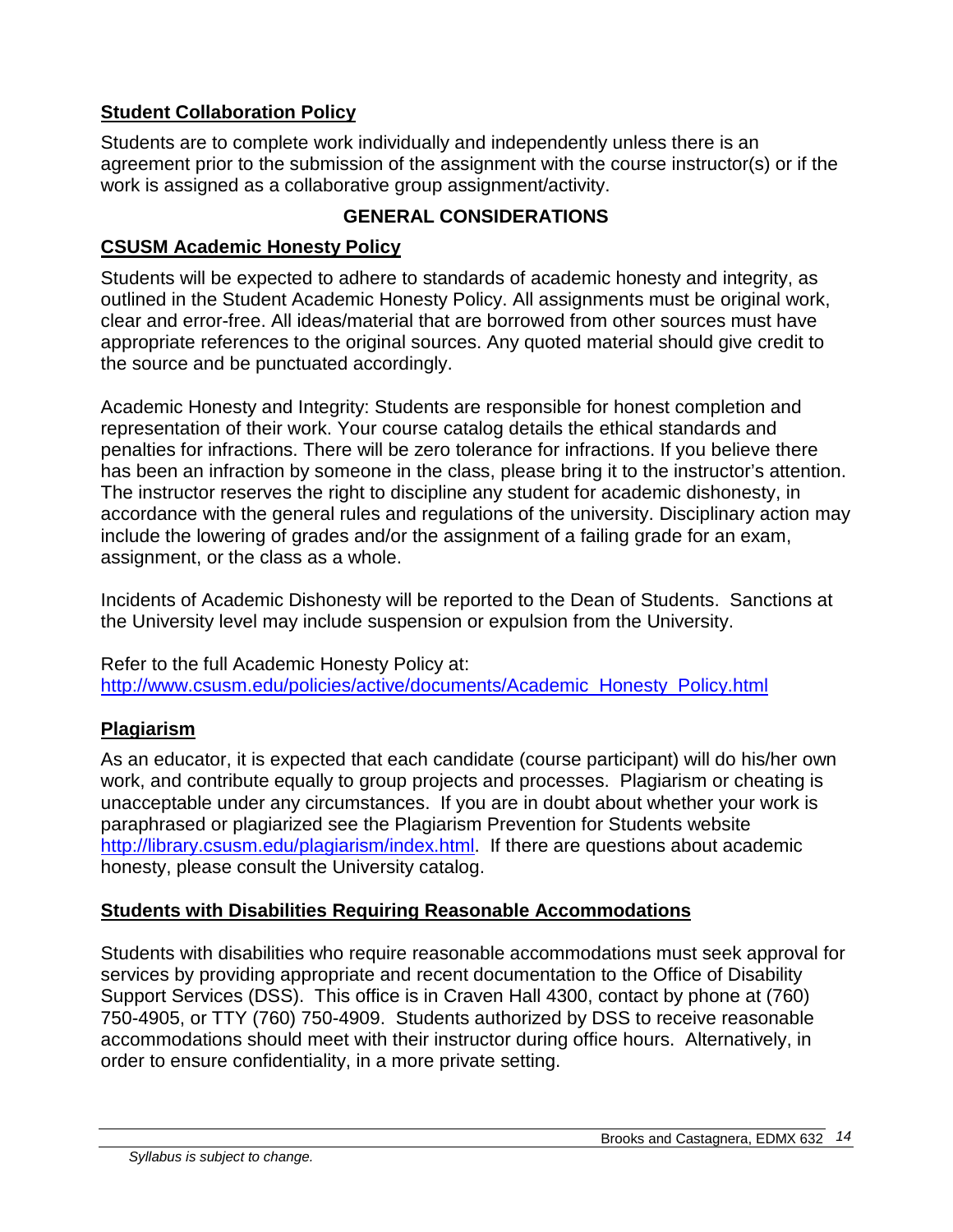### **Credit Hour Policy Statement**

Per the University Credit Hour Policy:

• The combination of face-to-face time during Saturday classes and out-of-class time associated with online assignments, discussion forums, and homework will total at least 45 hours per unit of credit.

#### **All University Writing Requirement**

This course ensures that the university's minimum 2,500-word per course writing requirement is met through the course assignments, reflections, and postings for Education Specialist standards assigned to this course.

#### **Graduate Writing Requirements**

The California State University maintains a Graduation Writing Assessment Requirement (GWAR) for master's candidates. This requirement must be achieved prior to Advancement to Candidacy. A master's candidate will satisfy the graduate writing requirement by receiving a passing score on a written product as assessed with the GWAR rubric. Toward the goal of providing opportunity for graduate students in the School of Education to satisfy the writing requirement, papers in graduate classes are expected to adhere to writing and format style guidelines described in the sixth edition of the *Publication Manual of the American Psychological Association* (aka, *APA Manual*). This manual is required across all graduate-level (600-level) courses.

#### **Course Format**

Per the CSUSM Online Instruction Policy, EDMX 632 is a blend of traditional (FT) instruction and online instruction, qualifying the course to be considered hybrid (HY) in nature.

### **Necessary Technical Competency Required of Students**

Candidates are required to have the technical expertise to use online browsers (e.g., Firefox) to access information, use the Cougar Courses platform to access and download course content posted at Cougar Courses and submit assignments, and use various forms of technology (e.g., word processing, CSUSM electronic mail, presentation tools such as PowerPoint) to produce course assignments and instruct others for assignments requiring in-class instruction by candidates.

Please save a digital copy of all assignments for your use in your teaching portfolio. Most assignments are submitted online at Cougar Courses; some are submitted both online and in class; details will be given for each assignment in class.

### **Contact Information for Technical Support Assistance**

For technical support assistance, please contact the CSUSM Help Desk. See information on the various ways in which students may get technical support at http://www.csusm.edu/sth/support/index.html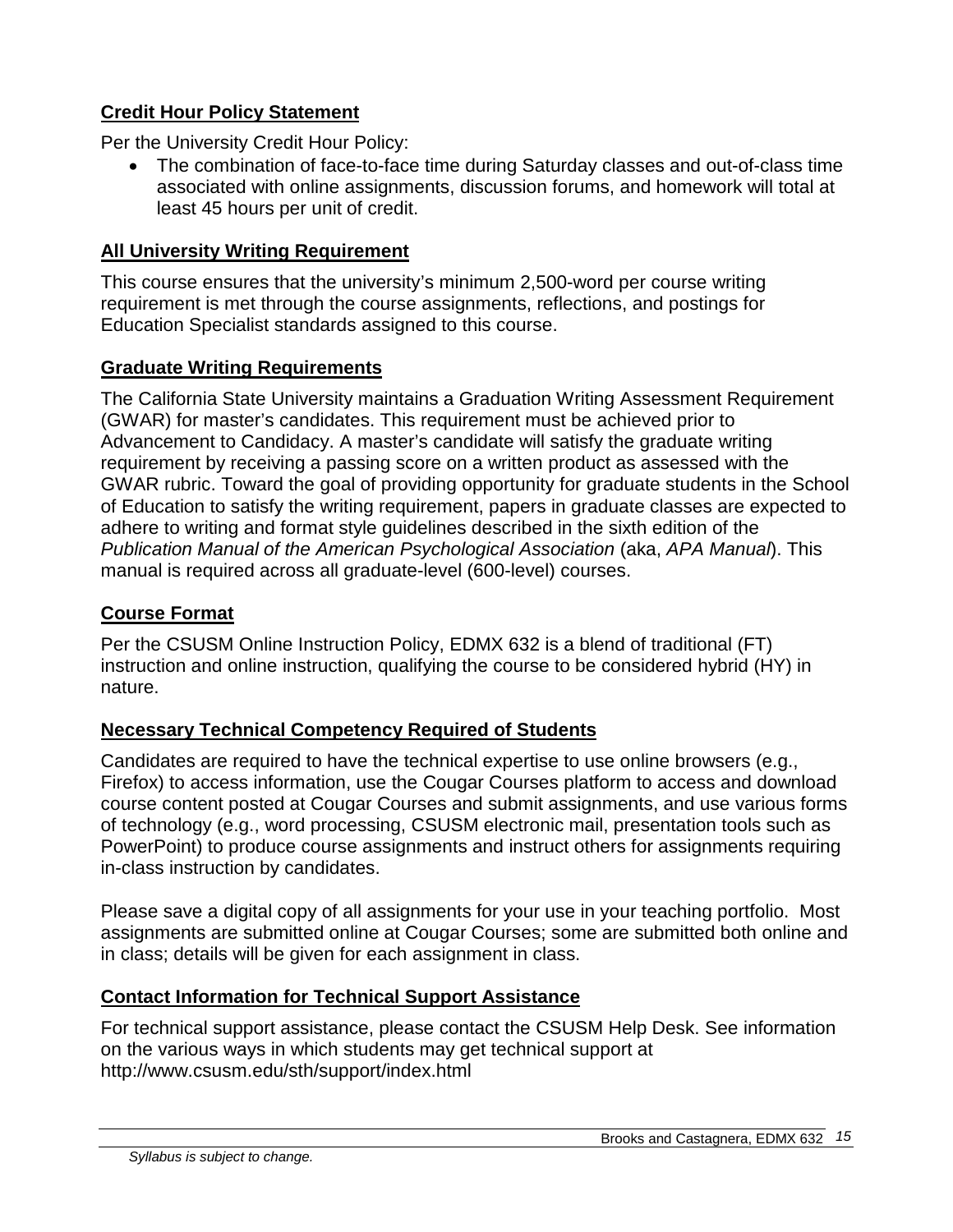### **Electronic Communication Protocol**

Electronic correspondence is a part of your professional interactions. If you need to contact the instructor, e-mail is often the easiest way to do so. It is my intention to respond to all received e-mails in a timely manner. Please be reminded that e-mail and on-line discussions are a very specific form of communication, with their own nuances and etiquette. For instance, electronic messages sent in all upper case (or lower case) letters, major typos, or slang, often communicate more than the sender originally intended. With that said, please be mindful of all e-mail and on-line discussion messages you send to your colleagues, to faculty members in the School of Education, or to persons within the greater educational community. All electronic messages should be crafted with professionalism and care.

Things to consider:

- Would I say in person what this electronic message specifically says?
- How could this message be misconstrued?
- Does this message represent my highest self?
- Am I sending this electronic message to avoid a face-to-face conversation?

In addition, if there is ever a concern with an electronic message sent to you, please talk with the author in person in order to correct any confusion.

### **DESCRIPTION OF ASSIGNMENTS**

#### **In-Class "Live" Participation (10 points each full day attended)**

For each face-to-face class, points will be assigned based upon the following criteria:

- Collaborative cooperation and meaningful, active participation in labs, classes, and group assignments;
- Respectful and comprehensive interaction with guest speakers, classmates, and instructor(s);
- Respect for, patience and flexibility with technology when it may malfunction need to adjust topics;
- Safe and appropriate use of lab hardware and software

### **Forum Discussions (5 points each)**

Since this is a hybrid class, your participation on the weekly forums will support and strengthen your understanding of the curriculum. We want you to benefit from the online forum discussions and understand the guidelines that should be in place when using online forums in your own classrooms. Each of your postings should effectively drive conversation and motivate your peers to think more deeply about the topic. The forums in this course are created for you to engage in conversations, activities, and collaboration. Each forum discussion is worth at total of **5 points**. *Late postings can only earn 3 points.*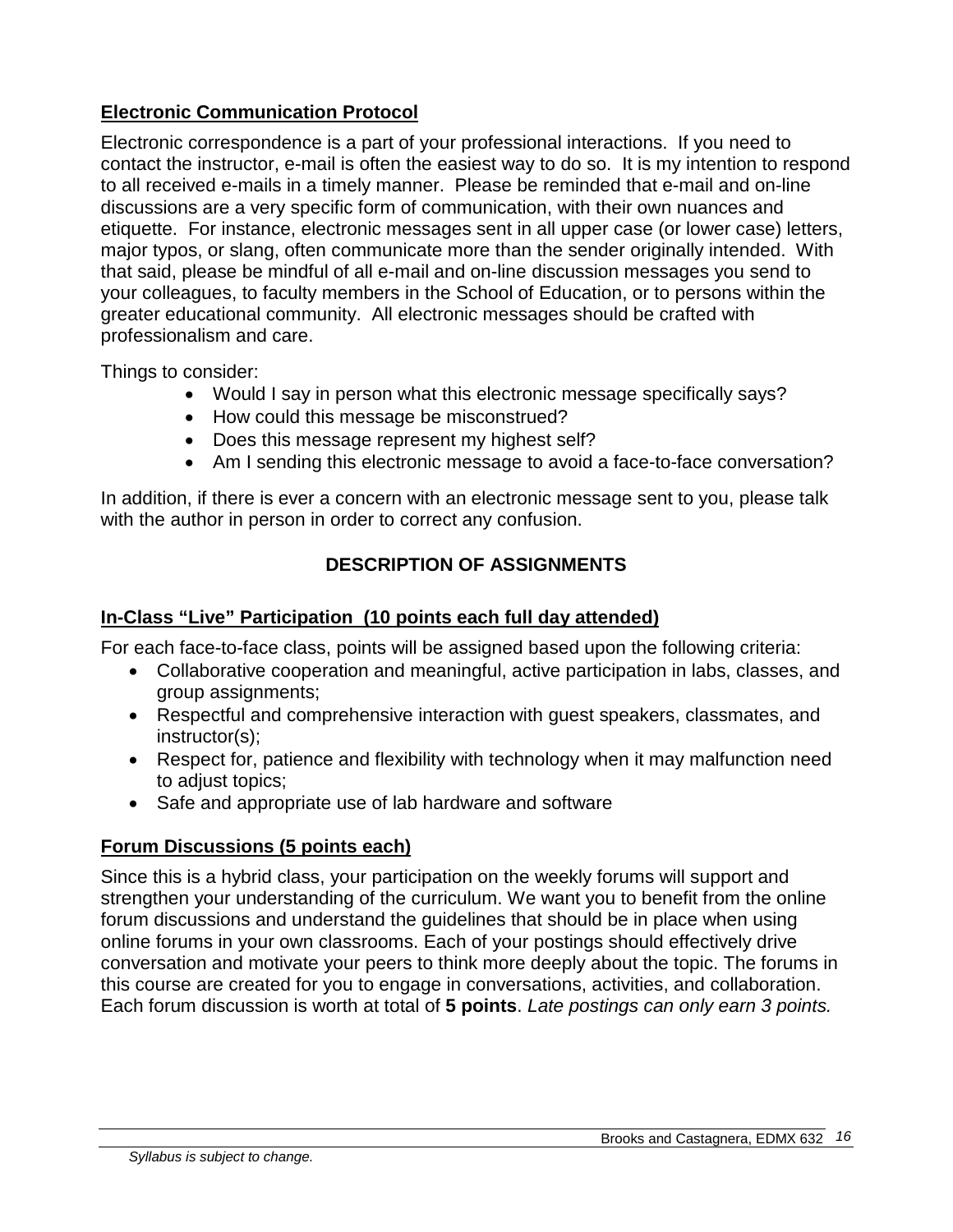STEP 1: Provide your own original, thoughtful, substantial response to the prompt provided **no later than Tuesday**. **(1 point)**

STEP 2: Read each of your peer's response (only those in your AT Group) and respond to **each** of your peer's posts in your *AT GROUP* **no later than Wednesday**. **(2 points)** A "high quality" response to a peer's reaction is one that clearly evidences that you have read your peer's points and comments on components of the posting. You can reference your peer's thoughts via a quotation or a paraphrasing of a point. Even if you disagree with a peer's perspective, your comments should always be respectful and professional in language and tone. Your dialogue should evidence your use of higher level thinking skills (i.e., application, analysis, synthesis, evaluation)

STEP 3: Revisit the forum **after Wednesday** and respond **no later than Friday**. Read all of your peers' reactions to your first post and provide a **single response** that summarizes your reactions to all of their responses. **(1 point)**

STEP 4: Revisit the forum **between Saturday and Monday** and read your peers' final summarizing posts.

STEP 5: Adhere to the *Guidelines for Forum Discussions on Cougar Courses.* **(1 point**. Additional resources for online discussions may also be found on Cougar Courses.

### **Introduction to Assistive Technology Overview (10 points)**

- Go to the<http://iris.peabody.vanderbilt.edu/module/at/>
- From this cover page, please select #1 "Challenge" then listen to the video (transcripts are provided on this page if you wish to view them).
- After listening to the video, select #2 "Initial Thoughts". Think about your answers to these questions before proceeding through the rest of the module. (*These reflections are for you to ponder - they do not need to be in writing*.)
- Once you have completed your "thoughts," go on to section #3 "Perspectives and Resources." This section contains 9 pages of information and each page contains either audio clips, video clips, or both. Please listen to all elements on each page as this is how the information on the topic is presented to you. These clips are worth the time and most are brief.
- Proceed to the #4 "Wrap Up" section. Review this page.
- Go to the #5 Assessment section on the left . Copy and paste these questions into a Microsoft Word Document. Once you have responded to all of these questions, submit document on Cougar Courses.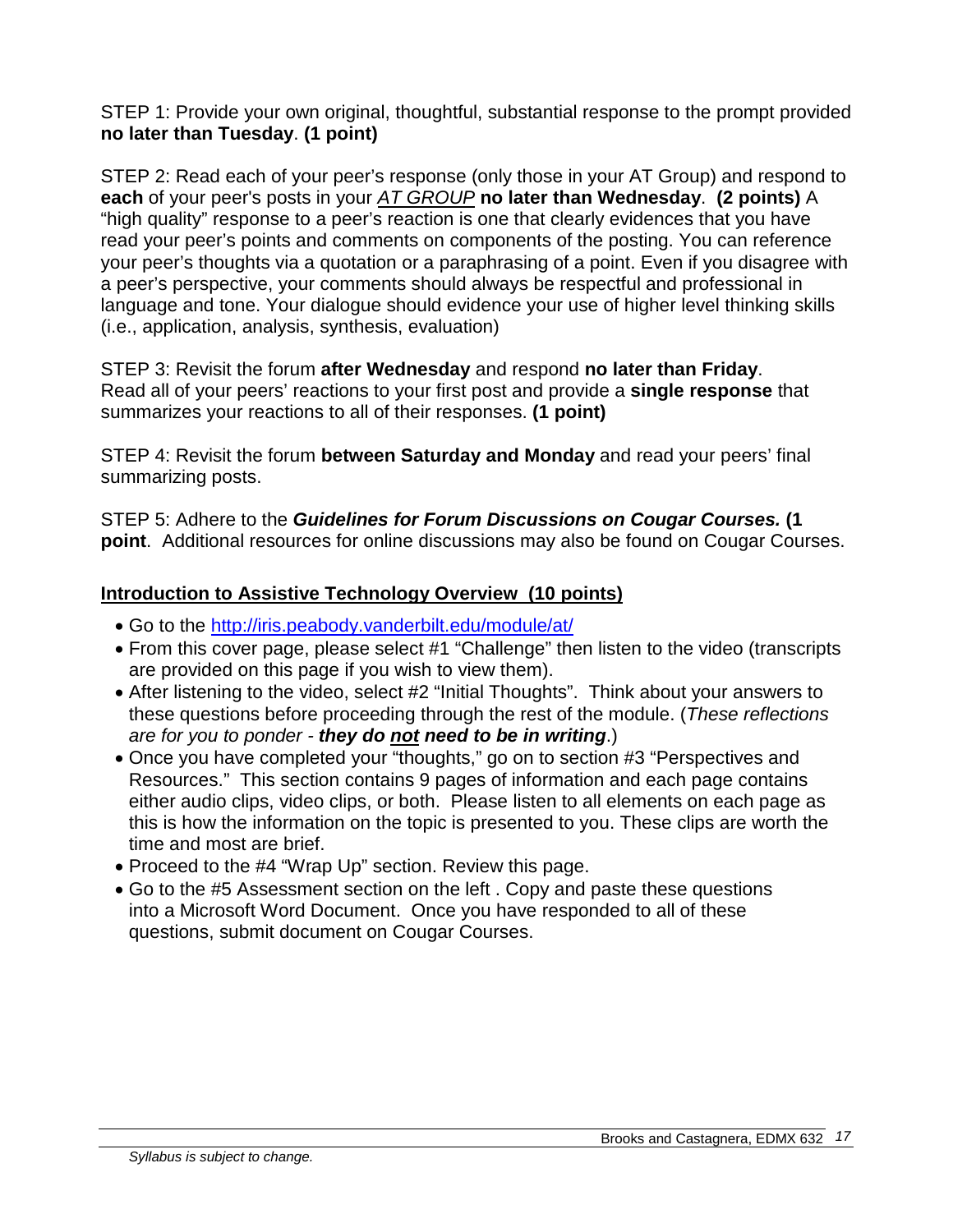### **Bookshare (10 points)**

- Go to the http://iris.peabody.vanderbilt.edu/module/bs/
- From this cover page, please select #1 "Challenge" then listen to the video (transcripts are provided on this page if you wish to view them).
- After listening to the video, select #2 "Initial Thoughts". Think about your answers to these questions before proceeding through the rest of the module. (These reflections are for you to ponder *- they do not need to be in writing*.)
- Once you have completed your "thoughts," go on to section #3 "Perspectives and Resources." This section contains 11 pages of information and each page contains either audio clips, video clips, or both. Please listen to all elements on each page as this is how the information on the topic is presented to you. These clips are worth the time and most are brief.
- Proceed to the "Wrap Up" section. Review this page.
- Go to the Assessment section (5). Copy and paste these questions into a Microsoft Word Document. Once you have responded to all of these questions, submit document on Cougar Courses

#### **Chapter Readings and Questions (40 points)**

Eight chapter readings will be assigned along with discussion questions to be answered and each set of Chapter Discussions will be worth 5 points each.

#### **AIM (Autism Internet Modules) (15 points)**

Each student will complete 3 assigned modules and submit one paper with THREE reflections, one reflection for each module.

- View the following 3 modules from the AIM website: Picture Exchange Communication System (PECS); Speech Generating Devices (SGD); and, Video Modeling.
- **Write a reflection** on each of the modules using the guidelines from the *Tips on Writing Reflection Papers*.

*How to get started:* Go to the website<http://www.autisminternetmodules.org/> . Create a login by providing the requested information (You can omit personal information such as your gender and email list serve if you wish). Once you have created your login, go to the Dashboard and select Autism in the Classroom. Then select the module from the column on the right and view the module. It is not necessary for you to submit evidence of taking the pre- and post-tests for these modules, but you are welcome to take them for your own benefit.

\*Please note that this is a website designed for those that work with students who have autism and as such, they often make statements talking about how much the techniques and strategies benefit students with Autism Spectrum Disorder (ASD). However, the strategies provided by these modules benefit many students, not just students on the autism spectrum. Enjoy!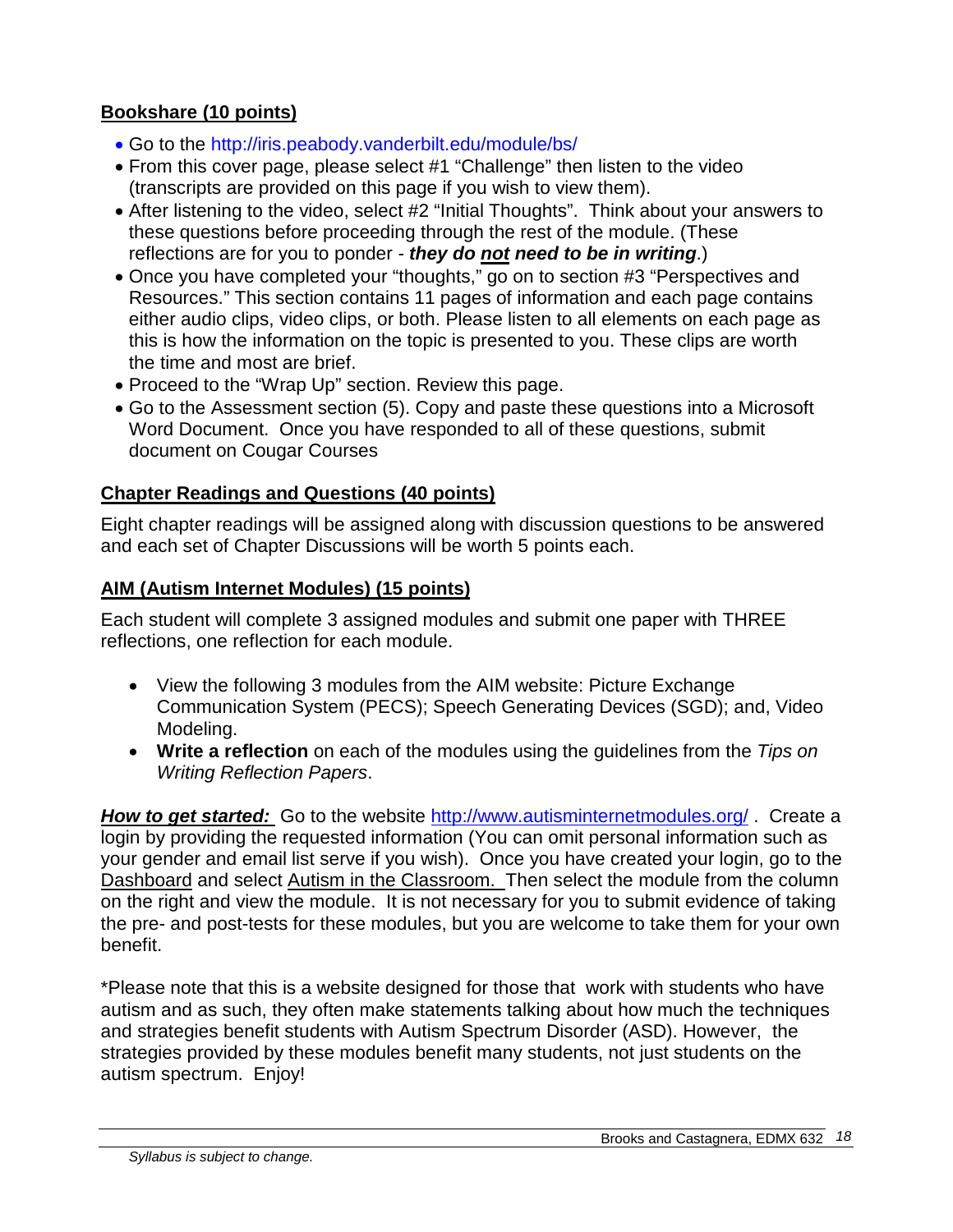# **D.I.Y. Assistive Technology (5 points)**

Students will research and share the step by step directions to create a D.I.Y. assistive technology (AT) device in class. Students who wish to make a D.I.Y. AT device and bring it to class *can earn 5 points extra credit.* 

#### **Boardmaker Assignment (15 points)**

Each student will complete an assignment using Boardmaker. Assignment details will be shared in class.

#### **Final Exam Project (30 points)**

Students will prepare a culminating project that reflects their learning and application of course content from the entire semester and present their project to their peers.